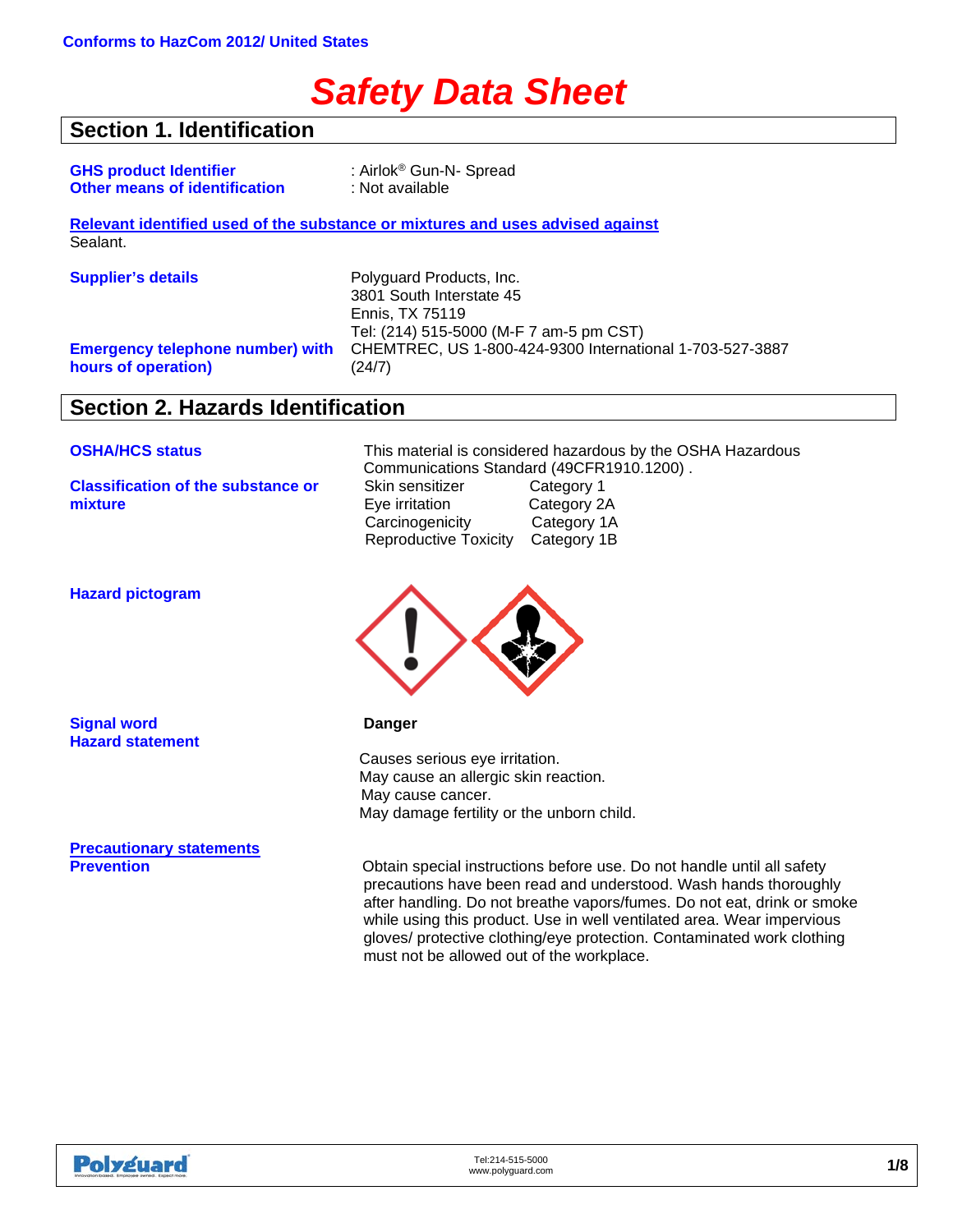### **Section 2. Hazards Identification**

| <b>Response</b>                         | If on skin: Wash with plenty of water. Take off contaminated clothing and<br>wash if before reuse. If skin irritation or rash occurs: get medical advice/<br>attention. If in eyes: Rinse cautiously with water for several minutes.<br>Remove contact lenses, if present and easy to do so. Continue rinsing. If<br>eye irritation persists: Get medical advice/ attention. If inhaled: remove<br>person to fresh air and keep comfortable for breathing. If experiencing<br>respiratory symptoms: Call a poison center/doctor. If swallowed: Rinse<br>mouth. DO NOT induce vomiting. Get medical advice/attention if you feel<br>unwell. If exposed or concerned: get medical advice/attention. |
|-----------------------------------------|---------------------------------------------------------------------------------------------------------------------------------------------------------------------------------------------------------------------------------------------------------------------------------------------------------------------------------------------------------------------------------------------------------------------------------------------------------------------------------------------------------------------------------------------------------------------------------------------------------------------------------------------------------------------------------------------------|
| <b>Storage</b>                          | Store locked up. Store in a well-ventilated place, keep cool. Keep container<br>tightly closed.                                                                                                                                                                                                                                                                                                                                                                                                                                                                                                                                                                                                   |
| <b>Disposal</b>                         | Dispose of contents and container in accordance with all local, regional,<br>national and international regulations.                                                                                                                                                                                                                                                                                                                                                                                                                                                                                                                                                                              |
| <b>Hazards not otherwise classified</b> | Not applicable.                                                                                                                                                                                                                                                                                                                                                                                                                                                                                                                                                                                                                                                                                   |
| <b>Unknown Acute Toxicity</b>           | 34.3 % of the mixture consists of ingredient(s) of unknown acute toxicity.                                                                                                                                                                                                                                                                                                                                                                                                                                                                                                                                                                                                                        |

### **Section 3. Composition/information on Ingredients**

| <b>Substance/Mixture</b>             | Mixture        |
|--------------------------------------|----------------|
| <b>Other means of identification</b> | Not available  |
| <b>CAS number/other identifiers</b>  |                |
| <b>CAS number</b>                    | Not applicable |

| <b>Ingredient name</b>            | %               | <b>CAS Number</b> |
|-----------------------------------|-----------------|-------------------|
| <b>Silyl Terminated Polyether</b> | $10 - 30 \%$    | Proprietary       |
| Aminoalkoxysilane                 | $0.5 - 1.5\%$ * | 1760-24-3         |
| Calcium Carbonate**               | $30 - 60 \%$    | 1317-65-3         |
| Trimethoxyvinylsilane             | $0.5 - 1.5\%$ * | 2768-02-7         |
| Crystaline Silica, Quartz**       | $0.1 - 1.0\%$ * | 14808-60-7        |
| Dibutyltin bis(acetylacetonate)   | $0.1 - 1.0*$    | 22673-19-4        |

\*\* Inhalation of particulates unlikely due to product's physical state.

\* The exact percentage (concentration) of composition has been withheld as a trade secret.

Occupational exposure limits,if available,are listed in Section 8.

### **Section 4. First Aid Measures**

| Description of necessary first aid measures. |                                                                                                                                                                                                                                                                         |
|----------------------------------------------|-------------------------------------------------------------------------------------------------------------------------------------------------------------------------------------------------------------------------------------------------------------------------|
| Eye contact                                  | In case of contact, immediately flush eyes with plenty of water for at least<br>15 minutes. Remove contact lenses if present and easy to do. Get medical<br>attention immediately.                                                                                      |
| <b>Inhalation</b>                            | If breathing is difficult, remove victim to fresh air and keep at rest in a<br>position comfortable for breathing. Get medical advice/attention if you feel<br>unwell.                                                                                                  |
| <b>Skin contact</b>                          | In case of contact, immediately flush skin with plenty of soap and water. For<br>minor contact, avoid spreading material on affected skin. If skin irritation or<br>rash occurs: get medical attention/advice. Take off contaminated clothing<br>and wash before reuse. |

| <b>Polyguard</b><br>Innovation based. Employee owned. Expect more. | Tel: 214-515-5000<br>www.polyguard.com | 2/8 |
|--------------------------------------------------------------------|----------------------------------------|-----|
|--------------------------------------------------------------------|----------------------------------------|-----|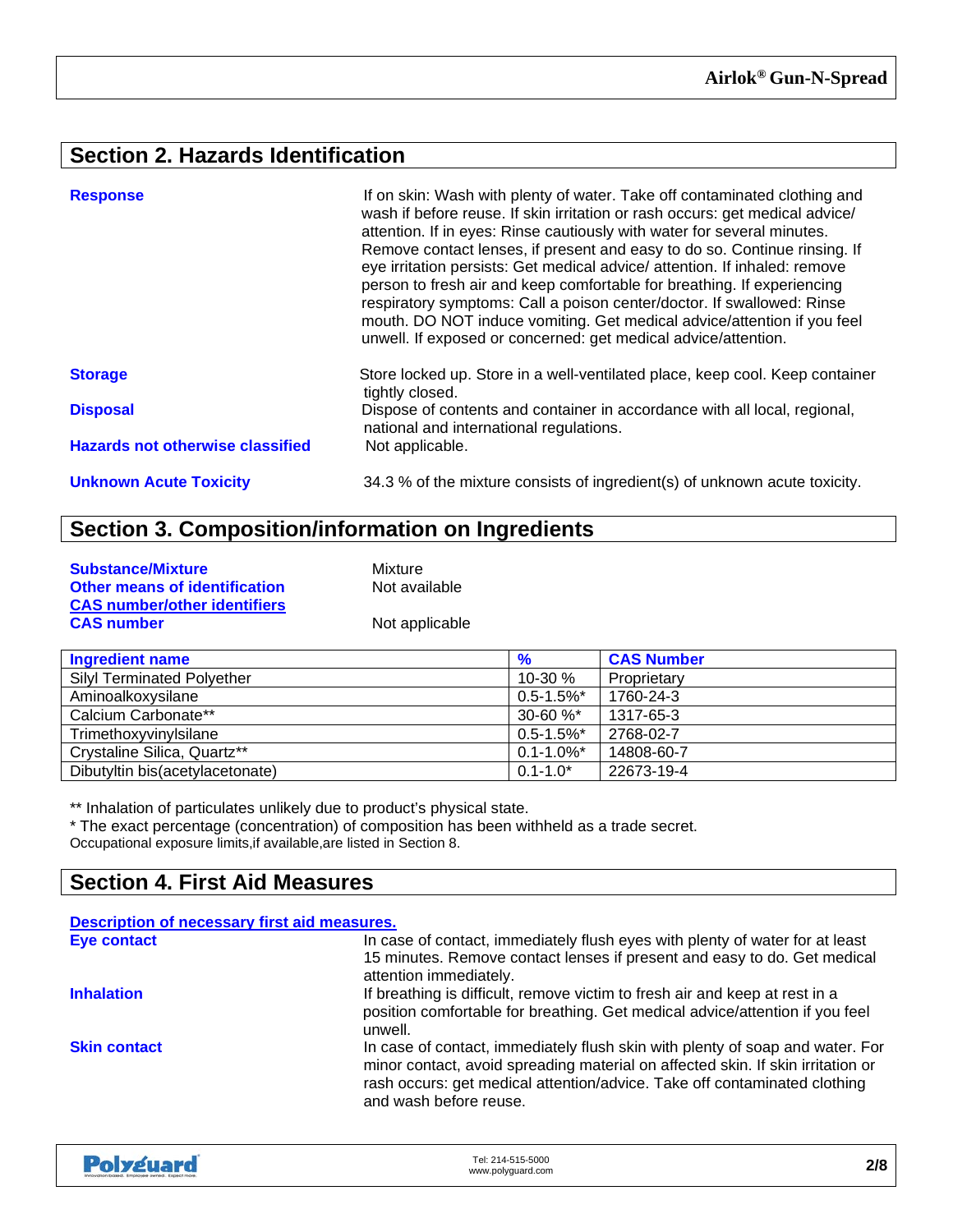### **Section 4. First Aid Measures**

| <b>Ingestion</b>                                   | If swallowed, do not induce vomiting unless directed to do so by medical<br>personnel. Never give anything by mouth to an unconscious person. Get<br>medical advice/attention.                                                                                                                                               |
|----------------------------------------------------|------------------------------------------------------------------------------------------------------------------------------------------------------------------------------------------------------------------------------------------------------------------------------------------------------------------------------|
| Most important symptoms/effects, acute and delayed |                                                                                                                                                                                                                                                                                                                              |
| <b>Eye contact</b>                                 | Causes serious eye irritation. Symptoms may include discomfort or pain,<br>excess blinking and tear production, with marked redness and swelling of the<br>conjunctiva.                                                                                                                                                      |
| <b>Inhalation</b>                                  | May cause respiratory tract irritation. May cause damage to organs through<br>prolonged or repeated exposure. This product contains crystalline silica.<br>Prolonged or repeated inhalation of respirable crystalline silica from this<br>product can cause silicosis, a serious disabling and fatal lung disease.           |
| <b>Skin contact</b>                                | May cause skin irritation. Handling can cause dry skin, discomfort, irritation<br>and dermatitis. May cause an allergic skin reaction.                                                                                                                                                                                       |
| <b>Ingestion</b>                                   | Maybe harmful if swallowed. Ingestion may cause discomfort and/or<br>distress, nausea or vomiting.                                                                                                                                                                                                                           |
|                                                    | Indication of immediate medical attention and special treatment needed, if necessary.                                                                                                                                                                                                                                        |
| <b>Notes to physician:</b>                         | Symptoms may not appear immediately.                                                                                                                                                                                                                                                                                         |
| <b>Specific treatments</b>                         | No specific treatment.                                                                                                                                                                                                                                                                                                       |
| <b>Protection of first-aiders:</b>                 | No action shall be taken involving any personal risk or without suitable<br>training. If it is suspected that fumes are still present, the rescuer should<br>wear an appropriate mask or self-contained breathing apparatus. It may be<br>dangerous to the person providing the aid to give mouth to mouth<br>resuscitation. |

## **Section 5. Fire-Fighting Measures**

| <b>Extinguishing media</b>                         |                                                                                                                                                                              |
|----------------------------------------------------|------------------------------------------------------------------------------------------------------------------------------------------------------------------------------|
| <b>Suitable extinguishing media</b>                | Use extinguishing measures that are appropriate to local circumstances and<br>the surrounding environment.                                                                   |
| Unsuitable extinguishing media                     | Use of water spray when fighting fire may be inefficient.                                                                                                                    |
| <b>Hazardous thermal decomposition</b><br>products | Nitrogen Oxides (corrosive)                                                                                                                                                  |
| <b>Special protective equipment</b>                | Fire-fighters should wear appropriate protective equipment and self-<br>contained breathing apparatus (SCBA) with a full-face piece operated in a<br>positive pressure mode. |

### **Section 6. Accidental Release Measures**

| Personal precautions, protective equipment and emergency procedures. |                                                                                                                                                                                                                                                                          |
|----------------------------------------------------------------------|--------------------------------------------------------------------------------------------------------------------------------------------------------------------------------------------------------------------------------------------------------------------------|
| For non emergency personal                                           | Evacuate surrounding area. Keep unnecessary and unprotected personnel<br>from entering. Avoid breathing vapor or mist. Provide adequate ventilation.<br>Wear appropriate respirator when ventilation is inadequate. Put on<br>appropriate personal protective equipment. |
| For emergency responders                                             | If specialized clothing is required to deal with the spillage, take note of any<br>information in Section 8 on suitable and unsuitable materials. See also the<br>information in "For non-emergency personnel.                                                           |
| <b>Enviromental precautions</b>                                      | Avoid disposal of spilled material and runoff and contact with soil, waterways,<br>drains and sewers. Inform the relevant authorities if the product has caused<br>environmental pollution (sewers, waterways, soil, or air).                                            |

| <b>Polyguard</b><br>Innovation based. Employee owned. Expect more. | Tel: 214-515-5000<br>www.polyguard.com | 3/8 |
|--------------------------------------------------------------------|----------------------------------------|-----|
|--------------------------------------------------------------------|----------------------------------------|-----|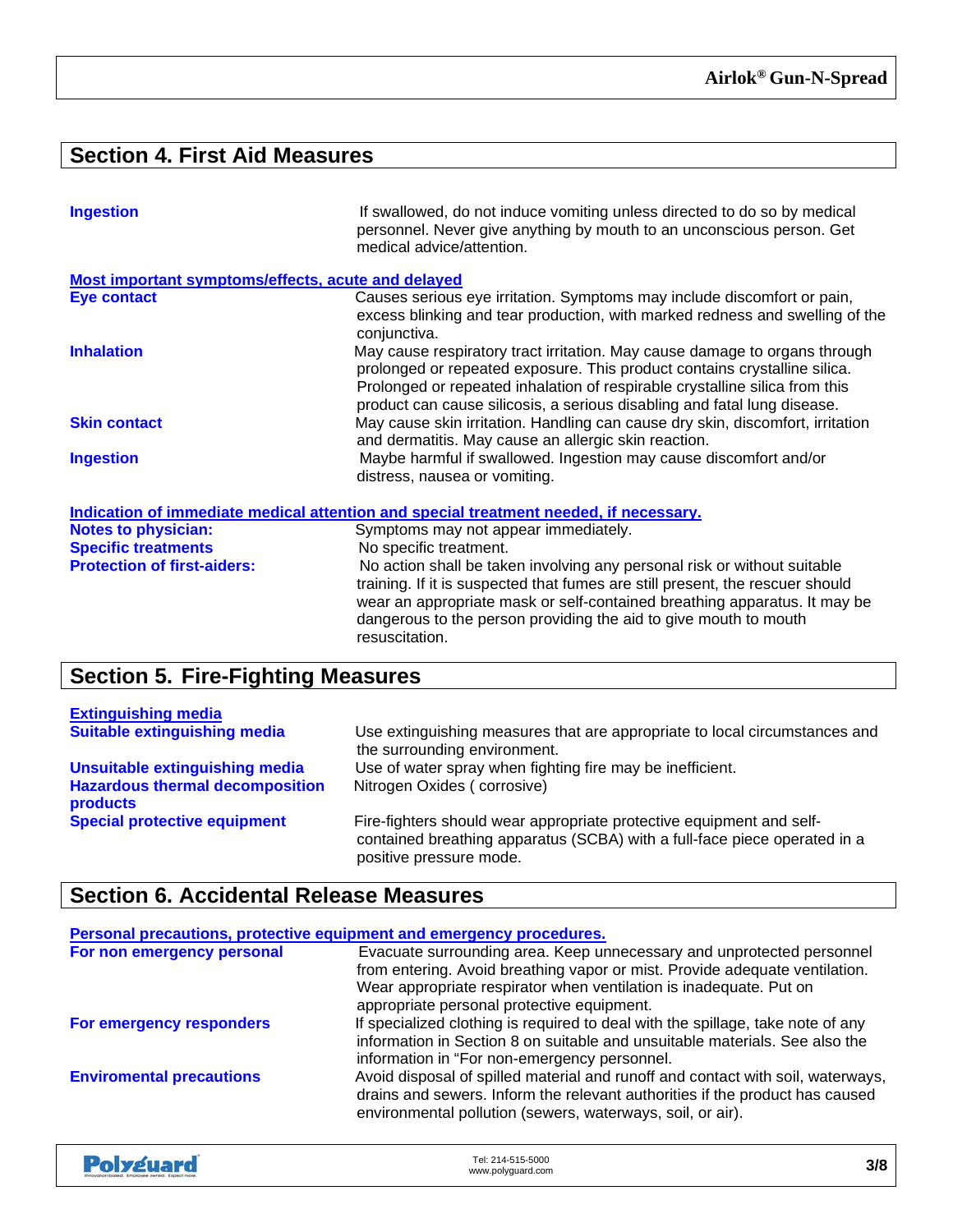### **Section 6. Accidental Release Measures**

## **Methods and materials for containment and cleaning up**

#### Approach release from upwind. Remove all sources of ignition. Use nonsparking tools for clean-up. Prevent entry into sewers, water courses. Stop leak if without risk. Move container from spill area. Contain and collect spillage with non-combustible, absorbent materials i.e. sand, earth, vermiculite or diatomaceous earth and place in container for disposal according to local regulations Dispose of via a licensed waste disposal contractor. See Section 13 for waste disposal.

### **Section 7. Handling and Storage**

| <b>Precautions for safe handling</b>                                   |                                                                                                                                                                                                                                                                         |
|------------------------------------------------------------------------|-------------------------------------------------------------------------------------------------------------------------------------------------------------------------------------------------------------------------------------------------------------------------|
| <b>Protective measures</b>                                             | Use in well- ventilated areas. Wear impervious gloves and eye protection.<br>Do not mix with other chemical products, except as indicated by the<br>manufacturers. Do not get in eyes. Do not get on skin or clothing. Do not<br>breathe vapor or mist. Do not swallow. |
| <b>Advice on general occupational</b><br>hygiene                       | Use good industrial hygiene practices and wear recommended personal<br>protection. Launder contaminated clothing before reuse. Wash hands<br>before eating, drinking or smoking.                                                                                        |
| <b>Conditions for safe storage,</b><br>including any incompatibilities | Store in accordance with local regulations. Store locked up. Keep container<br>tightly closed and sealed until ready to use. Do not store in unlabeled<br>containers. Store at room temperature.                                                                        |

### **Section 8. Exposure Controls/Personal Protection**

#### **Control parameters**

| <b>Occupational exposure limits</b> |                              |                                 |  |
|-------------------------------------|------------------------------|---------------------------------|--|
| Ingredient name                     | <b>OSHA-PEL</b>              | <b>ACGIH-TLV</b>                |  |
| <b>Silyl Terminated Polyether</b>   | Not Available                | Not available                   |  |
| Aminoalkoxysilane                   | Not Available                | Not Available                   |  |
| Calcium Carbonate**                 | 5 mg/m <sup>3</sup> (Resp.)  | 5 mg/m <sup>3</sup> (Resp.)     |  |
|                                     | 15 mg/m <sup>3</sup> (Total) |                                 |  |
| Trimethoxyvinysilane                | Not Available                | Not available                   |  |
| Crystalline Silica, Quartz**        | $0.05 \text{ mg/m}^3$        | 0.025 mg/m <sup>3</sup> (Resp.) |  |
| Dibutyltin bis(acetylacetonate)     | $0.1 \text{ mg/m}^3$         | 0.1 mg/m <sup>3</sup>           |  |

\*\* Inhalation of particles unlikely due to product's physical state.

| <b>Environmental engineering</b><br><b>controls</b><br><b>Hygiene measure:</b> | Use ventilation adequate to keep exposures (airborne levels of dust, fume,<br>vapor, etc.) below recommended exposure limits.<br>Wash hands, forearms and face thoroughly after handling chemical products,<br>before eating, smoking, and using the lavatory and at the end of the working<br>period. Ensure that eyewash stations and safety showers are close to the<br>work station location. |
|--------------------------------------------------------------------------------|---------------------------------------------------------------------------------------------------------------------------------------------------------------------------------------------------------------------------------------------------------------------------------------------------------------------------------------------------------------------------------------------------|
| <b>Eye/face protection</b>                                                     | Safety eyewear complying with an approved standard should be used when<br>risk assessment indicates this is necessary to avoid exposure to liquid<br>splashes. If contact is possible, the following protection should be worn,<br>unless the assessment indicates a higher degree of protection: Safety glasses<br>with side shields.                                                            |

| Polyguard<br>Tel: 214-515-5000<br>www.polyguard.com<br>Innovation based. Employee owned. Expect more. | 4/8 |
|-------------------------------------------------------------------------------------------------------|-----|
|-------------------------------------------------------------------------------------------------------|-----|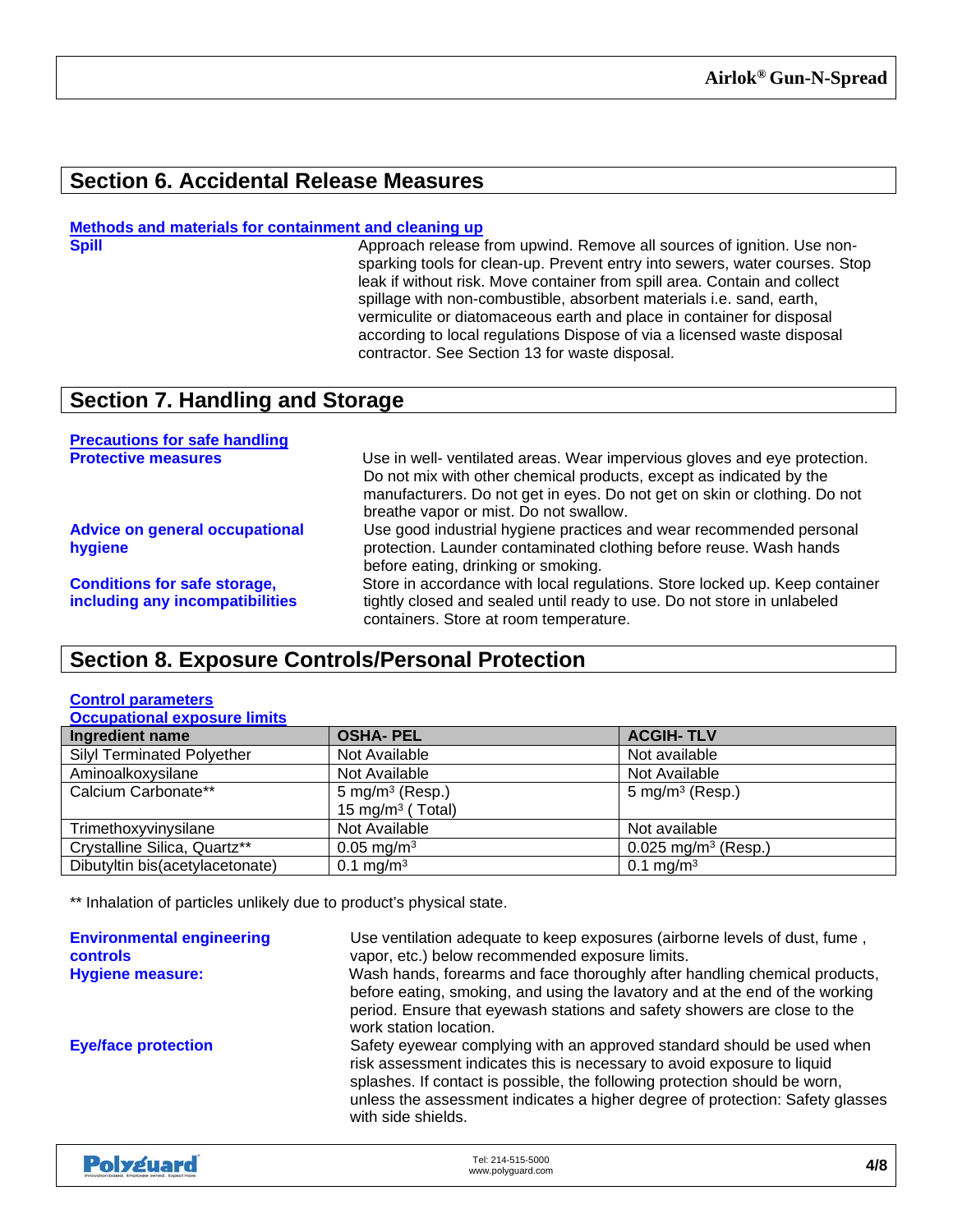### **Section 8. Exposure Controls/Personal Protection**

#### **Skin Protection**

**Hand protection** Wear impervious gloves, such as nitrile. **Body protection**<br> **Other skin protection**<br>
Wear appropriate footwear and a Wear appropriate footwear and any additional skin protection measures should be selected based on the task being preformed and the risks involved. **Respiratory protection** Use a properly fitted, air purifying or supplied air respirator complying with an approved standard if a risk assessment indicates this is necessary. Respirator selection must be based on known or anticipated exposure levels, the hazards of the product and the safe working limits of the selected respirator.

### **Section 9. Physical and Chemical Properties**

**Appearance Physical state Physical state Paste/Gel liquid Color** Gray **Odor** Mint like **Odor threshold** Mild **pH**<br> **pH** No data available<br> **Melting point**<br> **Melting point Boiling point**<br> **Boiling point**<br> **Elash Point**<br> **Clauding the Contract of the Section 145** °F or (62.8 °C) **Evaporation rate: Lower & upper explosive (flammable) limits Vapor density**<br> **Vapor pressure**<br> **Vapor pressure Vapor pressure** No data availal<br> **Relative density**<br> **Relative density**<br> **Relative density Relative density Solubility Insoluble Partition coefficient: noctanol/water Auto- ignition temperature** No data available **Decomposition temperature** No data available **Viscosity** 400,000-600,000 cps **VOC** < 18 g/l. less water and exempt solvents

**Melting point** No data available **145 °F or (62.8 °C)**<br>No data available **Flammability (solid, gas)** Not flammable/ not combustible Lower: No data available Upper: No data available No data available

### **Section 10. Stability and Reactivity**

**Hazardous decomposition products**

**Reactivity Reactivity** No dangerous reaction known under conditions of normal use.<br> **Chemical stability** This product is stable under normal storage conditions. This product is stable under normal storage conditions. **Possibility of hazardous reactions** No dangerous reaction known under conditions of normal use.<br> **Conditions to avoid:** Formation of Heat. Incompatible materials. Heat. Incompatible materials. **Incompatible materials Strong oxidizing agents. Water and moisture.** Carbon oxides. Nitrogen Oxides (NOx). Aldehydes. Methanol.

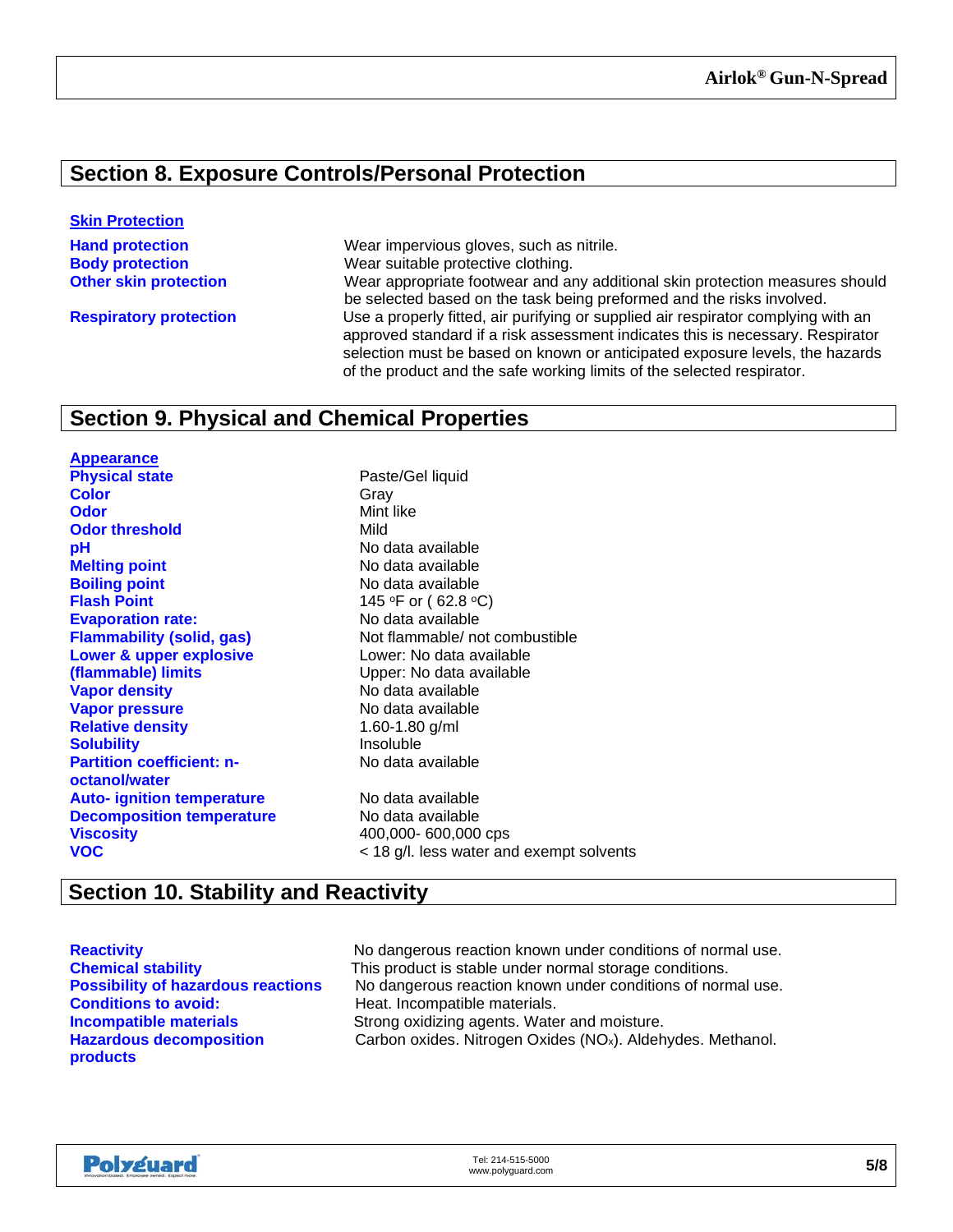### **Section 11. Toxicological Information**

| <b>Likely routes of exposure</b> | Skin contact, eye contact, inhalation and ingestion.                                                                                                                                                                                                                                                               |
|----------------------------------|--------------------------------------------------------------------------------------------------------------------------------------------------------------------------------------------------------------------------------------------------------------------------------------------------------------------|
| Eye contact                      | Causes serious eye irritation. Symptoms may include discomfort or pain,<br>excess blinking and tear production, with marked redness and swelling of the<br>conjunctiva.                                                                                                                                            |
| <b>Inhalation</b>                | May cause respiratory tract irritation. May cause damage to organs through<br>prolonged or repeated exposure. This product contains crystalline silica.<br>Prolonged or repeated inhalation of respirable crystalline silica from this<br>product can cause silicosis, a serious disabling and fatal lung disease. |
| <b>Skin contact</b>              | May cause skin irritation. Handling can cause dry skin, discomfort, irritation<br>and dermatitis. May cause an allergic skin reaction                                                                                                                                                                              |
| <b>Ingestion</b>                 | Maybe harmful if swallowed. Ingestion may cause discomfort and/or distress,<br>nausea or vomiting                                                                                                                                                                                                                  |

| Acute Toxicity (ATE <sub>mix</sub> = 5,530 mg/kg) |               |                            |
|---------------------------------------------------|---------------|----------------------------|
| <b>Chemical name</b>                              | <b>LC50</b>   | <b>LD 50</b>               |
| <b>Silyl Terminated Polyether</b>                 | Not Available | Not Available              |
| Aminoalkoxysilane                                 | Not Available | Oral: $> 7,500$ mg/kg, rat |
| Calcium Carbonate                                 | Not Available | Oral: $> 6,450$ mg/kg, rat |
| Trimethoxyvinysilane                              | Not Available | Oral: $> 7,000$ mg/kg, rat |
| Crystalline Silica, Quartz                        | Not Available | Oral: > 10,000 mg/kg, rat  |
| Dibutyltin bis(acetylacetonate)                   | Not Available | Oral: 1,864 mg/kg, rat     |

| Carcinogenicity                                                                       |                                |  |
|---------------------------------------------------------------------------------------|--------------------------------|--|
| <b>Chemical listed as Carcinogens or Potential Carcinogen</b><br><b>Chemical Name</b> |                                |  |
|                                                                                       | (NTP, IARC, OSHA, ACGIH, CP65) |  |
| <b>Silyl Terminated Polyether</b>                                                     | Not listed                     |  |
| Aminoalkoxysilane                                                                     | Not listed                     |  |
| Calcium Carbonate                                                                     | Not listed                     |  |
| Trimethoxyvinysilane                                                                  | Not listed                     |  |
| Crystalline Silica, Quartz                                                            | N-2, I-1, O-1, ACGIH-A2, CP65  |  |
| Dibutyltin bis(acetylacetonate)                                                       | Not listed                     |  |

#### **Delayed, Immediate and Chronic Effects of Short and Long Term Exposure.**

| <b>Short-Term</b>                       |                                          |  |
|-----------------------------------------|------------------------------------------|--|
| <b>Skin Corrosion/Irritation</b>        | May cause skin irritation                |  |
| <b>Serious eye Damage/Irritation</b>    | Causes serious eye irritation            |  |
| <b>Respiratory Sensitization</b>        | Not classified                           |  |
| <b>Skin Sensitization</b>               | May cause an allergic reaction           |  |
| <b>STOT-Single exposure</b>             | May cause respiratory irritation         |  |
| <b>Aspiration Hazard</b>                | Not classified                           |  |
| Long-Term                               |                                          |  |
| Carcinogenicity                         | May cause cancer                         |  |
| <b>Germ cell Mutagenicity</b>           | Not classified                           |  |
| <b>Reproductive Toxicity</b>            | May damage fertility or the unborn child |  |
| <b>STOT- Repeated exposure</b>          | Not classified                           |  |
| <b>Synergistic/Antagonistic Effects</b> | Not classified                           |  |

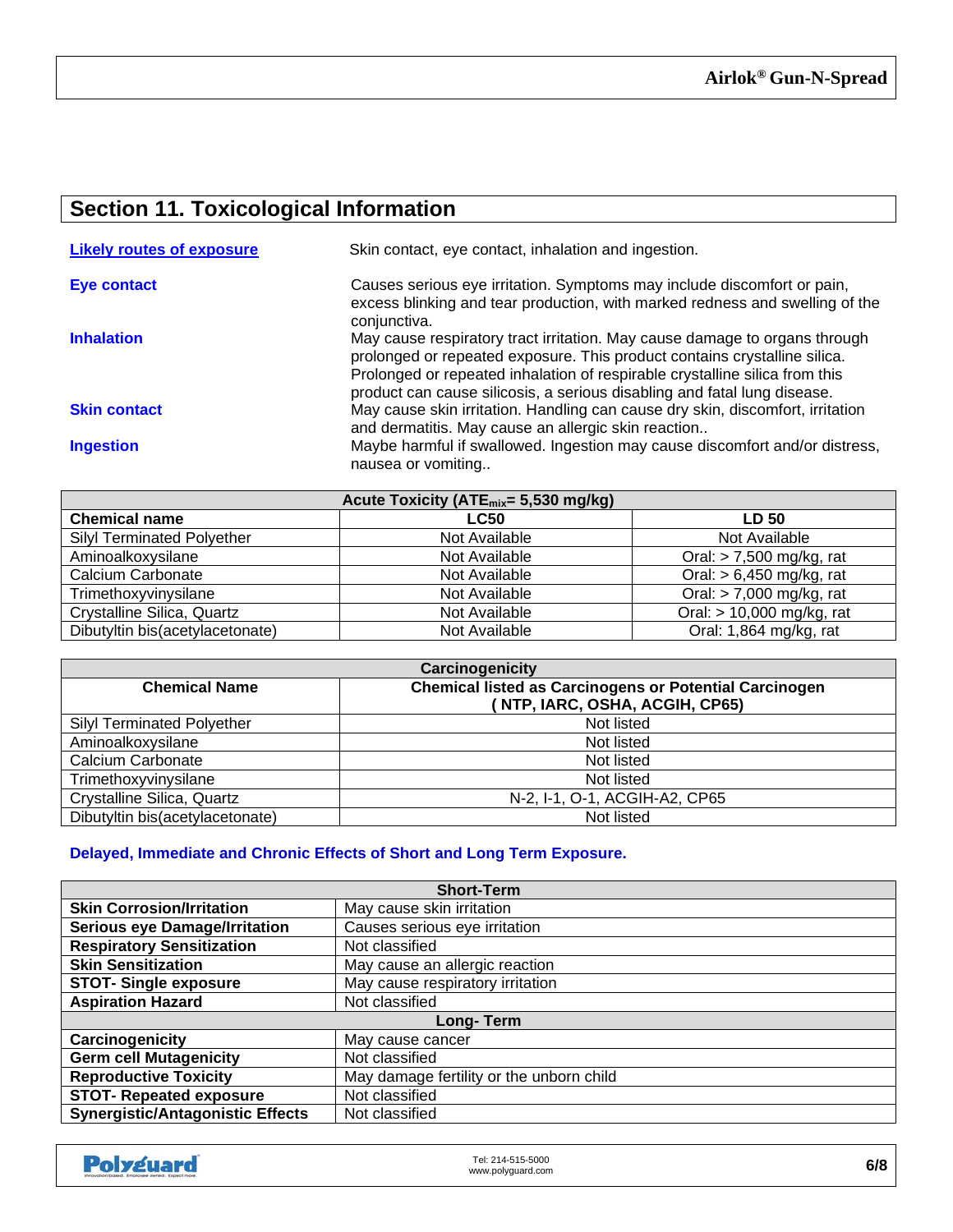### **Section 12. Ecological Information**

**Ecotoxicity Example 20 Interval 20 Increment May cause long-term adverse effects to the aquatic environment. Keep from** entry into sewers and waterways.

| <b>Ecotoxicity</b>                |                            |                             |
|-----------------------------------|----------------------------|-----------------------------|
| <b>Chemical Name</b>              | EC50/NOEC-48 hours         | <b>LC50/NOEC-96 hours</b>   |
| <b>Silyl Terminated Polyether</b> | Not available              | Not available               |
| Aminoalkoxysilane                 | 81 mg/l, Daphnia magna     | 597 mg/l, Brachydanio rerio |
| Calcium Carbonate                 | Not available              | Not available               |
| Trimethoxyvinysilane              | 168.7 mg/l, Daphnia magna  | 597 mg/l, Brachydanio rerio |
| Crystalline Silica, Quartz        | Not available              | Not available               |
| Dibutyltin bis(acetylacetonate)   | 0.0036 mg/l, Daphnia magna | Not available               |

**Persistence and degradability** No information available. **Bioaccumulation**<br> **Bioaccumulation**<br> **Monomiation Available.**<br>
No information available. **Other adverse effects** 

No information available.<br>
No information available.

#### **Section 13. Disposal Considerations**

**Disposal methods** Dispose of contents/containers in accordance with all local, state, tribal, provincial, and federal regulations.

### **Section 14. Transportation Information**

#### **DOT/IATA**

|                               | <b>DOT</b> Classification | <b>IATA</b>   |
|-------------------------------|---------------------------|---------------|
| <b>UN Number</b>              | Not Regulated             | Not Regulated |
| <b>UN Proper Shipping</b>     | Not Regulated             | Not Regulated |
| <b>Name</b>                   |                           |               |
| <b>Transportation hazard</b>  | N/A                       | N/A           |
| <b>class</b>                  |                           |               |
| <b>Packing Group</b>          | N/A                       | N/A           |
| <b>Additional Information</b> |                           |               |